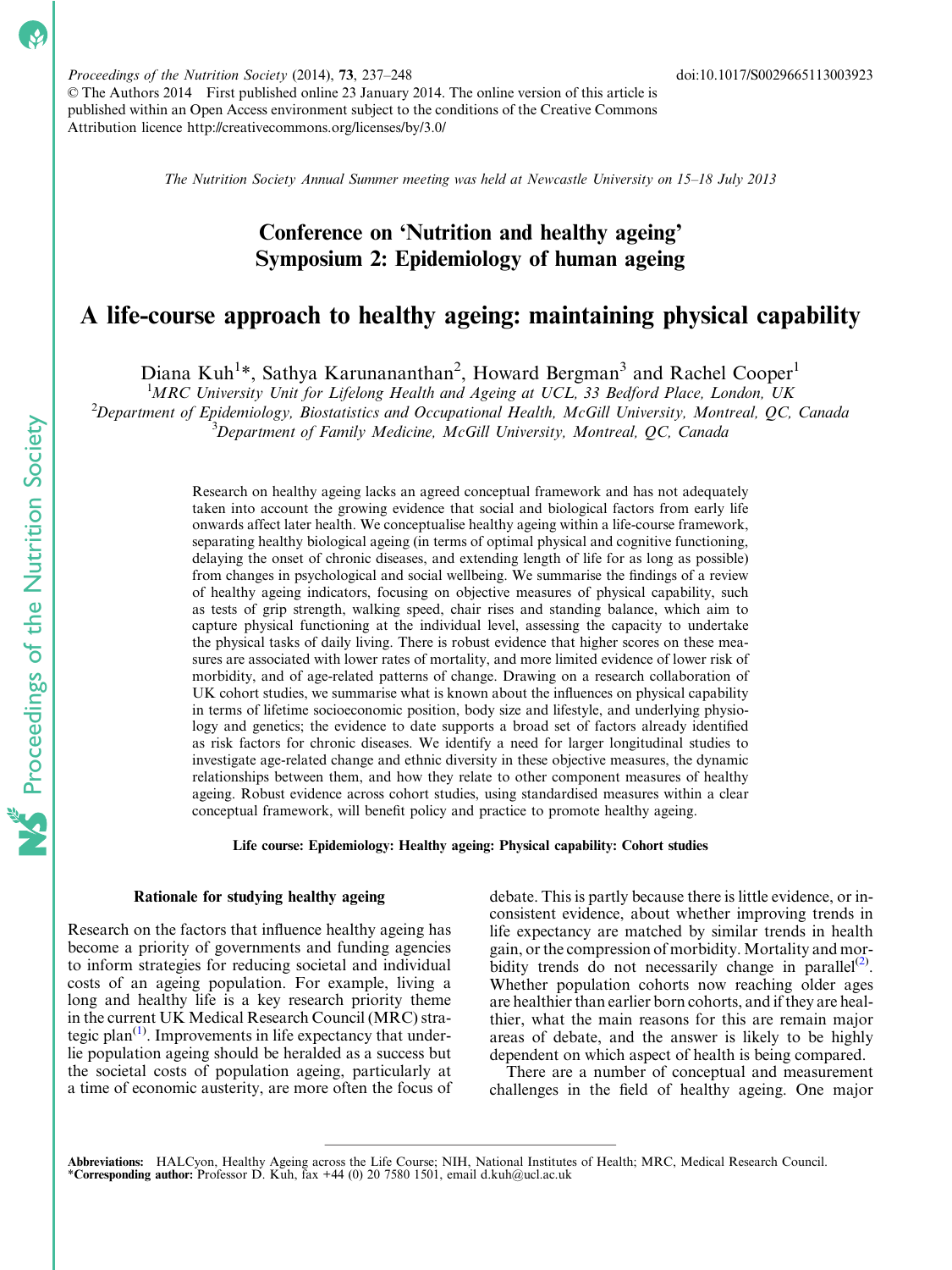challenge is the lack of an agreed conceptual framework, and no standard operational definition. A commonly cited review of 'successful ageing' notes twenty-nine different operational definitions across twenty-eight different studies up to  $2005^{(3)}$  $2005^{(3)}$  $2005^{(3)}$ . Since then there has been much more research in this area but little progression on the conceptual framework. The term 'successful ageing' is problematic: it encourages unattainable ideals of success and inappropriate ideas of failure; takes little account of the variation in environmental challenges that individuals face; appears to promote the idea that older people should act like younger people for as long as possible; and questions whether functional decline is inevitable, placing prime responsibility to delay decline on the individual. Measures used in studies of healthy ageing commonly use criteria that distinguish the least healthy individuals rather than identifying those in the best of health, and often do not investigate variability across the whole spectrum. For example, physical functioning, one of the most commonly included components in definitions of healthy ageing<sup>[\(3](#page-8-0))</sup>, is often operationalised using self-reported measures of physical disability. Finally, we know little about whether the factors across life that promote healthy ageing are the mirror image of risk factors for the development of chronic disease, nor to what extent early life factors may be influential, as has been increasingly recognised for chronic disease risk. Systematic reviews and meta-analyses have become common in the chronic disease literature; a few exist for healthy ageing, limited in part by the lack of standard definitions of the outcome.

The first purpose of the present paper is to provide a life-course conceptual framework for healthy ageing, identifying the key components and inter-relationships that the research agenda needs to address. We then focus on one of these key components, physical capability, the capacity to undertake the physical tasks of daily living. The second purpose is to summarise our findings on physical capability measures from an ongoing MRC-funded review to produce guidelines on markers of healthy ageing. This review had two main objectives: to identify objectively assessed indicators of healthy ageing that are commonly used in population-based studies, easily applied in a range of settings, and exhibit meaningful variation from midlife onward; and to review the evidence for the suitability of these measures as markers of healthy ageing in terms of the patterns of age-related change in later life and prospective associations with important health outcomes. The third purpose of the present paper is to briefly summarise what is known about the lifetime determinants of physical capability, building on our recent reviews of the literature<sup> $(4)$  $(4)$ </sup>. This includes the findings on physical capability from the Healthy Ageing across the Life Course (HALCyon) crosscohort research programme, funded by the UK New Dynamics of Ageing cross council programme  $2008-2013^{(5)}$  $2008-2013^{(5)}$  $2008-2013^{(5)}$ . We conclude with a discussion of the most fruitful areas for further research on physical capability in order to be able to compare results across studies and build up a strong evidence base to inform policy and practice to promote healthy ageing.

## Conceptualising health, ageing and healthy ageing in a life-course framework

Health is a multi-dimensional concept, capturing how people feel, and how they function from the individual to the cellular level. Evolving classifications define diseases and disease risk using a constellation of signs, symptoms and assessments of impaired function. Health and disease reflect the ability of an organism to respond adap-tively to environmental challenges<sup>[\(6\)](#page-8-0)</sup>. Thus, a dynamic concept of health across life is needed, not just an assessment of health status at one point in time. Health can be seen as the 'ability to adapt and self-manage'<sup>[\(7\)](#page-8-0)</sup>, based on resilience to cope and maintain and restore one's integrity, equilibrium, and sense of wellbeing in three areas: biologically, in terms of physiological resilience; mentally, in terms of capacity to cope; and socially, in terms of the capacity to fulfil potential and obligations, manage independent living, and social participation.

Development and ageing refer to the changes in health with age. Health capital or 'reserve' is built up during development and reaches a peak or plateau at maturity. The progressive, generalised deterioration in function post maturity can be thought of as 'biological ageing' or 'senescence'; the generally accepted disposable soma theory of ageing suggests that this is caused by the accumulation of molecular and cellular damage from environmental insults and chance $^{(8)}$  $^{(8)}$  $^{(8)}$ .

A life-course perspective extends these ideas by investigating the biological and behavioural pathways that link physical and social exposures during gestation, childhood, adolescence and adult life, to changes in health and disease risk later in life<sup> $(4,9-11)$  $(4,9-11)$  $(4,9-11)$  $(4,9-11)$ </sup>. Life-course functional trajectories (as illustrated in [Fig. 1\)](#page-2-0) for body functions (e.g. muscle, lung) or structures (e.g. bone mass), are used as a dynamic way of studying lifetime influences on health and disease risk; these trajectories capture the natural history of biological systems which display rapid growth and development during the prenatal, pre-pubertal, and pubertal periods, reaching a peak or plateau at maturity ('structural or functional reserve') and then a decline with age; there is much variation between individuals in the patterns and rate of decline that may be gradual or accelerated; and the age at onset of decline. Exposures in early life, particularly during a critical developmental window, may leave imprints on the structure or function of body systems; and epigenetic mechanisms may contribute to these processes. This developmental plasticity may affect reserve without appreciable effects on the rate of decline, or may interact with biological ageing processes to accelerate functional decline. Exposures after the developmental period can only affect the timing of onset and patterns and rate of decline.

## Defining healthy ageing

In our recent work $^{(4)}$  $^{(4)}$  $^{(4)}$ , we separated healthy ageing into healthy biological ageing and wellbeing. One essential component of healthy biological ageing was defined as the maintenance, post maturity, of optimal physical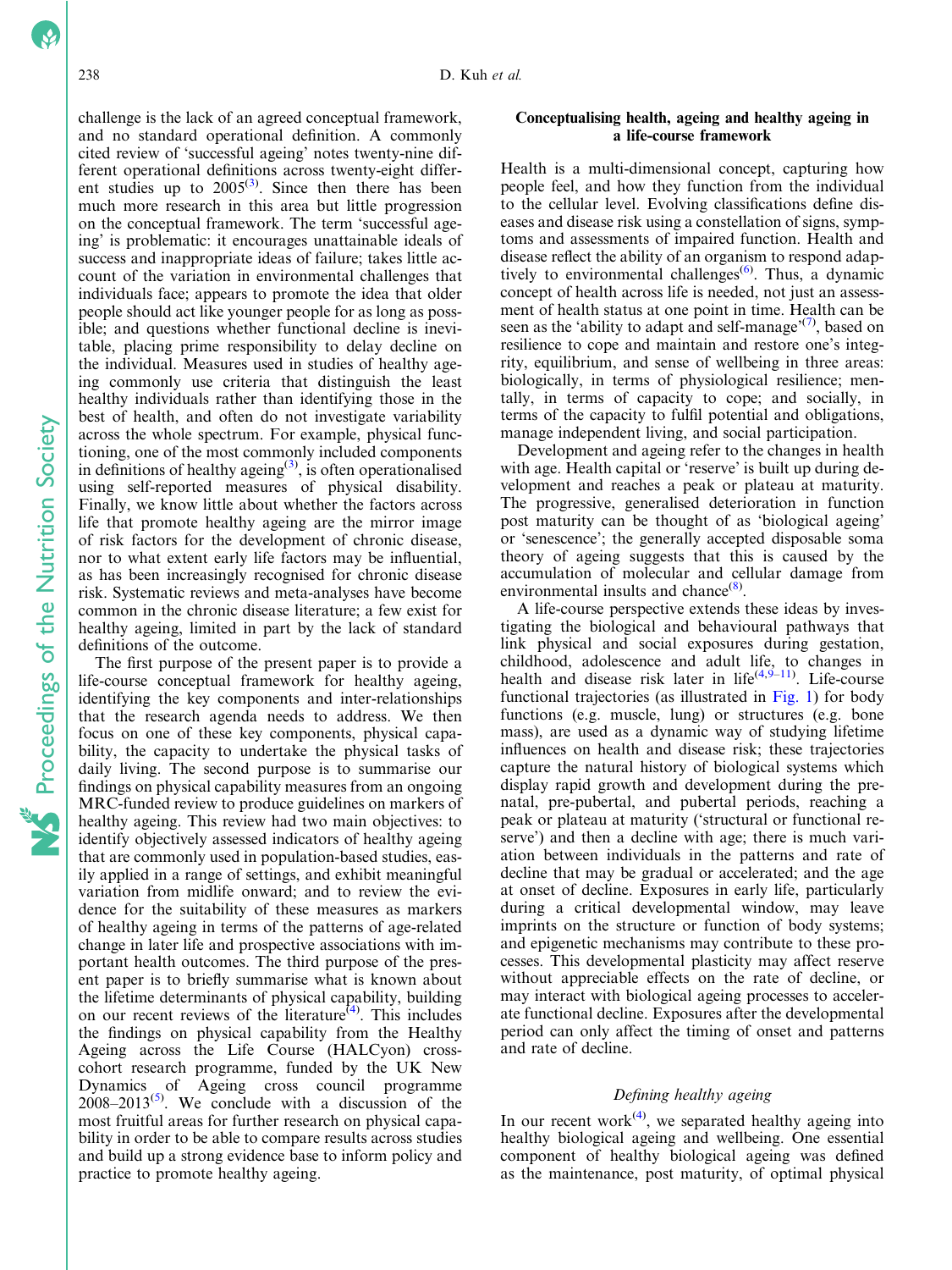<span id="page-2-0"></span>

Fig. 1. Life-course functional trajectories. A, normal development and decline; B, suboptimal development resulting in reduced functional reserve at maturity; C, accelerated agerelated decline; D, a combination of trajectories B and C.

and cognitive functioning for as long as possible, delaying the onset and rate of functional decline. Other essential components are survival to old age, and delaying the onset of clinical disorders (i.e. health conditions where there is a consensus that medical treatment in terms of monitoring, and usually treatment, is required) and chronic diseases that accompany functional decline. In discussions of healthy ageing there is a tendency to forget that over 10% of individuals even from high income countries still do not survive to age 65 years and therefore do not have the chance to 'age healthily'; rather the focus is on the declining proportion of the population in this group, down from about 40% at the beginning of the 20th century. Evidence from Europe and the  $USA^{(12)}$  $USA^{(12)}$  $USA^{(12)}$ , suggests that overall the prevalence of chronic diseases is rising among older people due to some combination of the following factors that increase duration of time with disease: earlier diagnosis, decreased case fatality and diagnostic creep. Trends in functional limitations and disability are inconsistent across Organisation for Economic Co-operation and Development countries $(13)$  $(13)$  $(13)$ , although overall there is some evidence that people are living longer without severe disability<sup>([12](#page-8-0))</sup>. Recent comparisons of data on cohorts born in the first half of the 20th century is promising, showing, across cohorts, a decline in dementia in England and Wales $(14)$ , and an im-provement in cognitive functioning in Denmark<sup>([15](#page-8-0))</sup>. As yet there is less evidence of cohort effects in later born cohorts, although cohort differences in obesity trends give cause for concern<sup>[\(16\)](#page-8-0)</sup>.

Functional ageing may be assessed at the individual, body system or cellular levels. Sustaining performance for most physical tasks (such as rising from a chair or walking at normal speed) requires several body functions to operate. At the individual level we use the terms physical and cognitive capability to refer to the capacity to undertake the physical and mental tasks of daily living, to distinguish them from the physiological functions of the underlying body systems, and to focus equal attention on what individuals can, and cannot, do. At any of these levels, healthy biological ageing is about optimising function for as long as possible.

Wellbeing is distinct from healthy biological ageing, and evidence suggests that the lifetime trajectory of wellbeing is U-shaped, perhaps levelling off at the oldest ages, in contrast to the trajectory of development and ageing (Fig. 1). Wellbeing generally covers positive emotional health, and participation in valued social roles, engaging with others, leading meaningful lives, maintaining autonomy and independence.

Recently, we have proposed an integrated life-course model of ageing that suggests how these measures of healthy ageing inter-relate with each other and may be linked to physical, cognitive and emotional development in early life and to lifetime environmental factors and lifetime lifestyles $(9,11,17)$  $(9,11,17)$ . This model elaborates our original life-course models<sup> $(18,19)$  $(18,19)$ </sup>, taking more fully into account the heterogeneity in biological ageing, and incorporating two sources of resilience post maturity. The first is 'compensatory reserve', the ability of body systems to compensate physiologically or repair damage with varying degrees of success when faced with acute or chronic low-level challenges. The second source of resilience refers to the adaptations that individuals make to their behaviour or the environment, when faced with these challenges, in order to modify the effect on, or slow the rate of, functional decline.

## Physical capability measures as indicators of healthy biological ageing

Objective tests of physical capability with standardised assessment criteria have been developed since the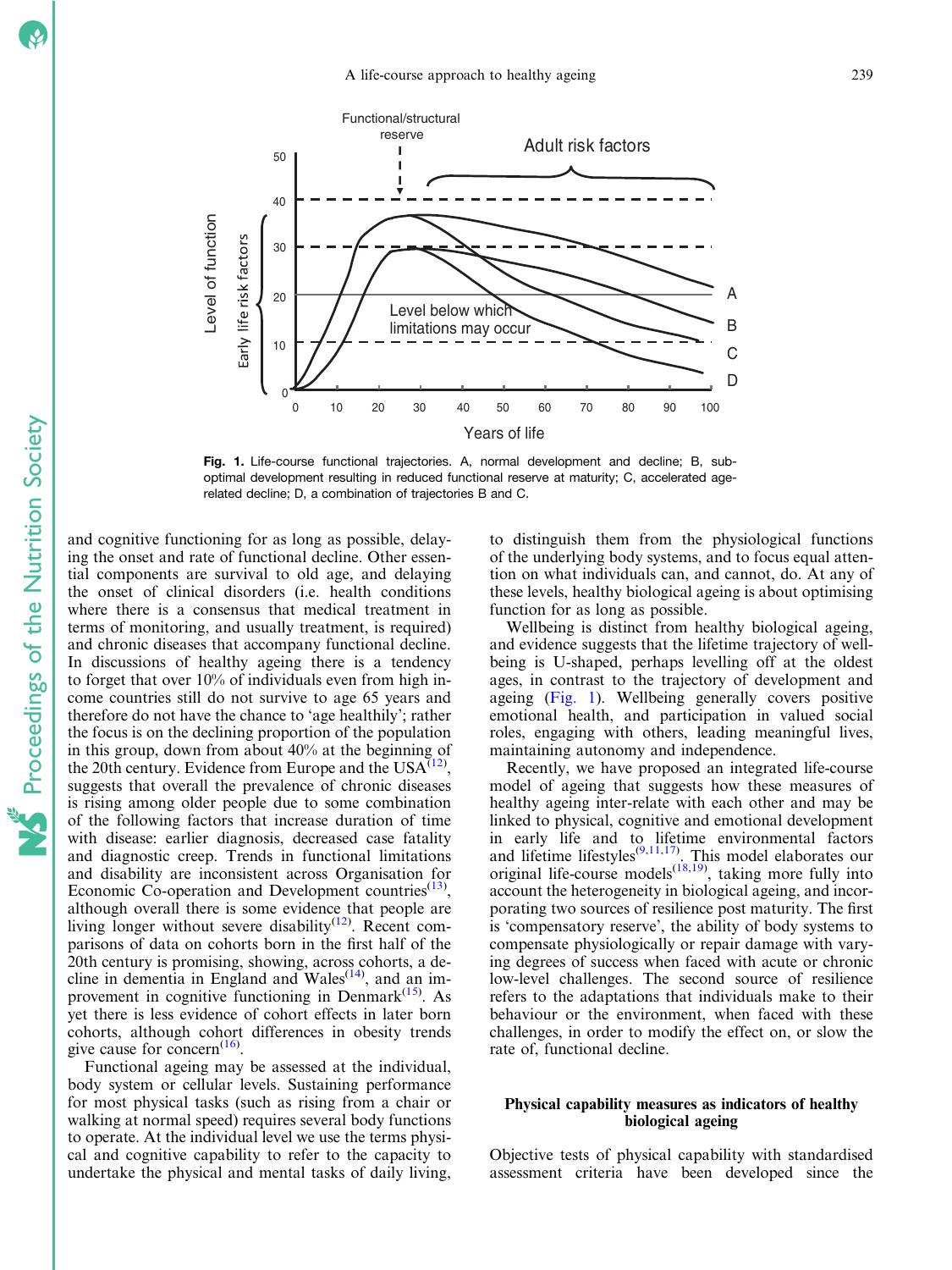1980s; these measure capability along a continuum and have been incorporated into a growing number of population-based studies, particularly in the USA $^{(20,21)}$  $^{(20,21)}$  $^{(20,21)}$ . They include tests of grip strength, walking speed, chair rising and standing balance. These complement selfreports, improve validity and reproducibility, may more accurately capture change over time, and potentially reduce the influence of cognitive function, culture, language and education that can affect self-reports and make comparisons across studies problematic<sup>[\(20\)](#page-8-0)</sup>. These tests also facilitate the study of variation across the full spectrum of function.

The focus of much of the research using these tests of physical capability, beyond their use as indicators of the current levels of functioning, is to provide evidence of their associations with subsequent morbidity, mortality and other health outcomes. A key aim is to identify thresholds or cut points that could be used in screening for those whose future health is likely to be compromised and who may require earlier intervention than others; however, most studies look at risk rather than predic- $\frac{\text{tion}^{(22)}}{\text{There is also a growing literature on the lifetime}}$  $\frac{\text{tion}^{(22)}}{\text{There is also a growing literature on the lifetime}}$  $\frac{\text{tion}^{(22)}}{\text{There is also a growing literature on the lifetime}}$ determinants of these tests of physical capability. In this research field, robust assessments of the evidence from systematic reviews and meta-analyses are still somewhat rare, but are increasingly being undertaken (see the 'Lifetime determinants of physical capability' section).

## Selection of physical capability measures

To select objective measures of physical capability for inclusion in the MRC review of markers of healthy ageing, we first identified all potentially relevant studies worldwide that had objectively assessed physical capability in adulthood and documented the measures they had each used. This was based on a review that one of the authors (R. C.) with a colleague undertook in 2008, as part of the HALCyon research collaboration that drew on sources including: a review paper on longitudinal studies of age-ing<sup>([23](#page-8-0))</sup>; relevant websites; and discussions with experts in the field of gerontology. We then identified other potentially relevant measures from the motor function domain of the National Institutes of Health (NIH) toolbox (http://www.nihtoolbox.org). For the latter, we consulted the NIH toolbox motor function team who, through a process of literature reviews, field surveys, and in-depth interviews with experts in the field, had identified five sub-domains that were considered critical for motor function<sup> $(24)$  $(24)$  $(24)$ </sup>. This team had identified the most appropriate measure to objectively assess each of these subdomains across the full range of ages from 3 to 85 years and proposed a standardised method of assessment for each measure for inclusion in the toolbox.

We chose four of the five subdomains identified for use in the motor function domain of the NIH toolbox: locomotor function, strength, balance and dexterity. These accurately described the underlying functions that the most commonly used objective measures of physical capability assess. Locomotor function was assessed by tests of walking speed, timed 'get up and go', and chair rising. These measures also involve strength and balance

and so assess aspects of multiple subdomains. Strength was assessed by tests of hand grip strength; standing balance by the one leg stand or tandem stands; and dexterity by the pegboard test. In the Supplementary material, we provide information on measurement protocols for these different tests, summarise common variations in protocols, equipment required, exclusion criteria commonly used and underlying body functions captured.

In summary, the Supplementary material provides evidence that all the tests of physical capability chosen are relatively quick, easy and cheap to perform with only grip strength and the pegboard test requiring special instruments; the other tests require some or all of the following: chair, tape measure, tape and stopwatch. There is also evidence that each of the tests is usually found to be valid and reliable. There was considerable variability between studies in the protocols of assess-ment<sup>([25](#page-8-0)–[30\)](#page-8-0)</sup>; however, attempts at standardisation across studies are now being made through initiatives such as the NIH toolbox.

All the tests have exclusion criteria, and one challenge is how to handle the increasing proportion of people unable to perform these tests at older ages. Many studies simply exclude individuals without test results, but if data are missing because participants were unable to complete the test this is informative and, where possible, should be taken into account. For example, in the MRC National Survey of Health and Development, alternatively known as the 1946 British birth cohort study, grip strength, chair rise time and standing balance time have been measured at 53 years and again, where possible, at 60–64 years in 2500 study participants. It has been found that among those assessed at 53 years, those not assessed 10 years later because they had died in the intervening period, or were unable to do the tests for health reasons at 60–64 years, had significantly lower performance scores at 53 years than those measured at both ages (among whom a decline in mean levels of performance was observed). This is illustrated in [Fig. 2](#page-4-0) for chair rise speed. The mean level of performance at 53 years of other subsequent non-responders did not differ from the level of those with repeat data.

## Patterns of age-related change

As part of the MRC review of markers of healthy ageing, we assessed the evidence for age-related declines in mean levels of each of the selected measures of physical capability. As it was anticipated that we would not find systematic reviews examining this we aimed to identify individual studies of interest. Where possible we focused on studies with measures of longitudinal change but where insufficient studies with such data were available we also examined cross-sectional studies. The search terms used are provided in the Appendix; this search was supplemented by expert knowledge and web searches to identify relevant material, including unpublished work.

We found that the strength of the evidence varied widely between measures with the most evidence available for grip strength. Longitudinal data on grip strength across adult life show that mean levels of grip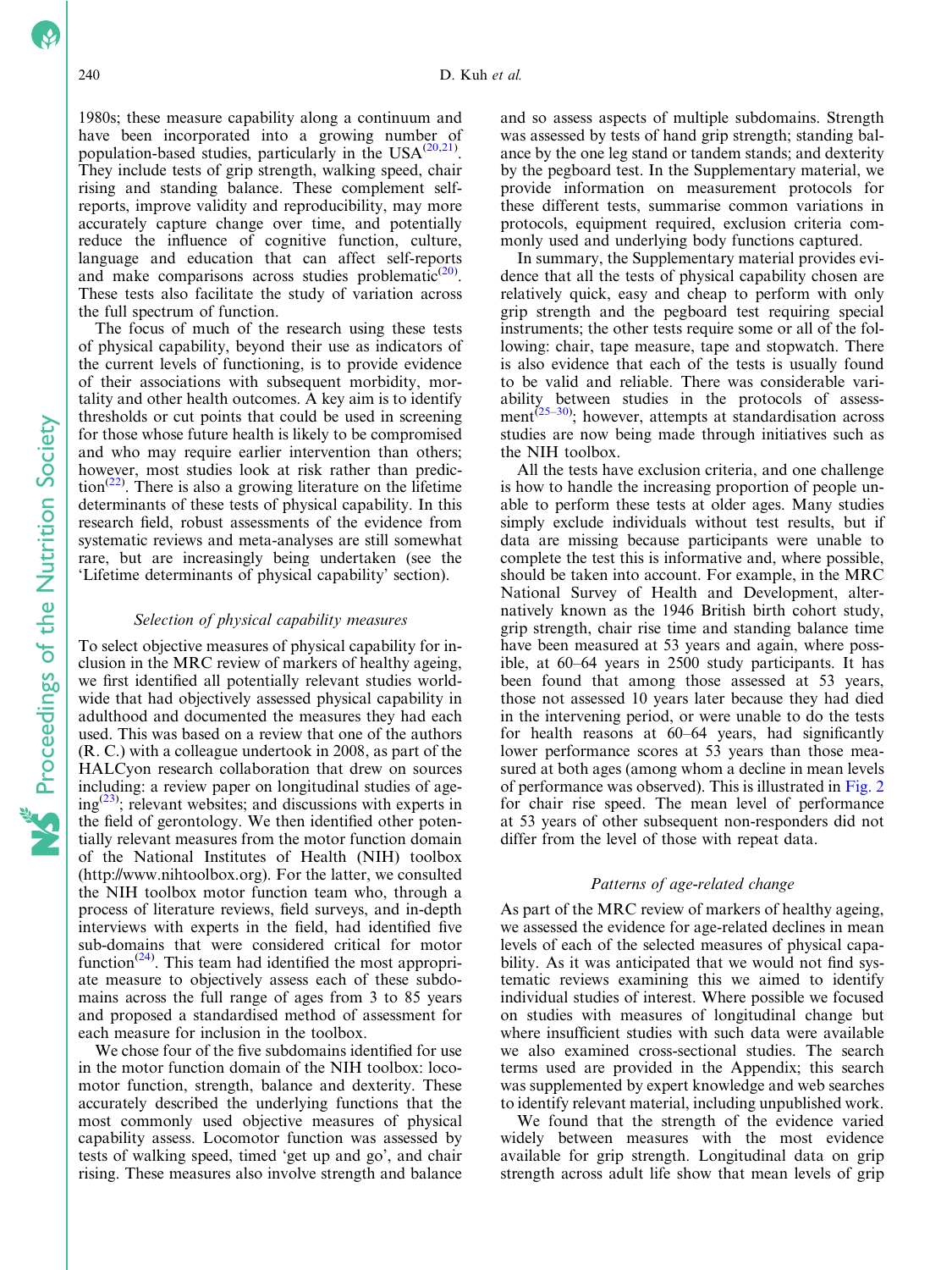<span id="page-4-0"></span>

Fig. 2. Mean chair rise speed (stands/min) at ages 53 and 60–64 years by response status in the Medical Research Council National Survey of Health and Development.

strength are at their peak in the fourth decade of life<sup>[\(31](#page-9-0)-[34](#page-9-0))</sup>, and then start to decline from the fifth or sixth decades<sup>([31,33,34](#page-9-0))</sup>. Timing of the onset of decline in grip strength is similar for men and women<sup> $(26,31,33-40)$  $(26,31,33-40)$  $(26,31,33-40)$  $(26,31,33-40)$  $(26,31,33-40)$ </sup>, but men start from a higher level and their rate of decline is faster<sup>([33](#page-9-0)-[35,41](#page-9-0)-[44](#page-9-0))</sup>. Data on other physical capability measures is more limited and generally cross-sectional, which restricts inferences about age-related change but suggests a steady rate of age-related decline with men usually performing somewhat better than women at each  $age^{(26-29,45-62)}$  $age^{(26-29,45-62)}$  $age^{(26-29,45-62)}$  $age^{(26-29,45-62)}$  $age^{(26-29,45-62)}$  $age^{(26-29,45-62)}$  $age^{(26-29,45-62)}$  $age^{(26-29,45-62)}$ .

## Associations with health outcomes

The final task of the MRC review of markers of healthy ageing was to assess the strength of the evidence for associations between our chosen physical capability measures and subsequent specified health outcomes, namely survival, disability, CVD, dementia, dependence and wellbeing, by systematic searches of the published literature to identify existing systematic reviews and meta-analyses. We focused on reviews of studies which had aimed to examine the specified associations longitudinally, excluding cross-sectional studies due to the possibility of reverse causality, and using community-dwelling samples, given likely confounding by morbidity in clinical/disease-specific samples. The Appendix provides the search terms used.

To date, two systematic reviews have shown an overall association between slower walking speed and all-cause mortality rates in older community dwelling populations,

independent of  $age^{(63,64)}$  $age^{(63,64)}$  $age^{(63,64)}$ . The first review also showed similar associations between grip strength, chair rise and standing balance performance and all-cause mortality rates<sup>[\(63\)](#page-9-0)</sup>. Three other systematic reviews provide evidence that lower performance on these tests is also associated with greater risk of subsequent disability in terms of restrictions in activities of daily living<sup>[\(29](#page-8-0)[,65,66](#page-9-0))</sup>. A systematic review of the prospective associations of grip strength, walking speed, chair rise and standing balance performance with CVD, dementia and institutionalisation (as a marker of loss of independence) found some evidence that reduced physical capability was associated with higher risk of these health outcomes, but there were too few studies with comparable data for meta-analyses, thus limiting any definitive conclu- $sions<sup>(67)</sup>$  $sions<sup>(67)</sup>$  $sions<sup>(67)</sup>$ . At the time of the literature search there were no systematic reviews of the prospective associations between measures of physical capability and wellbeing.

## Lifetime determinants of physical capability

The HALCyon research collaboration focused on the lifetime determinants of physical (and cognitive) capability and wellbeing. Here, we summarise the findings for the lifetime determinants of physical capability, drawing on a series of HALCyon publications, and the forthcoming HALCyon book on a life-course approach to healthy ageing<sup>[\(4\)](#page-8-0)</sup>, in particular chapters 2, 10, 14 and 16. Investigating the lifetime determinants of physical capability is a continuing aim of what is now the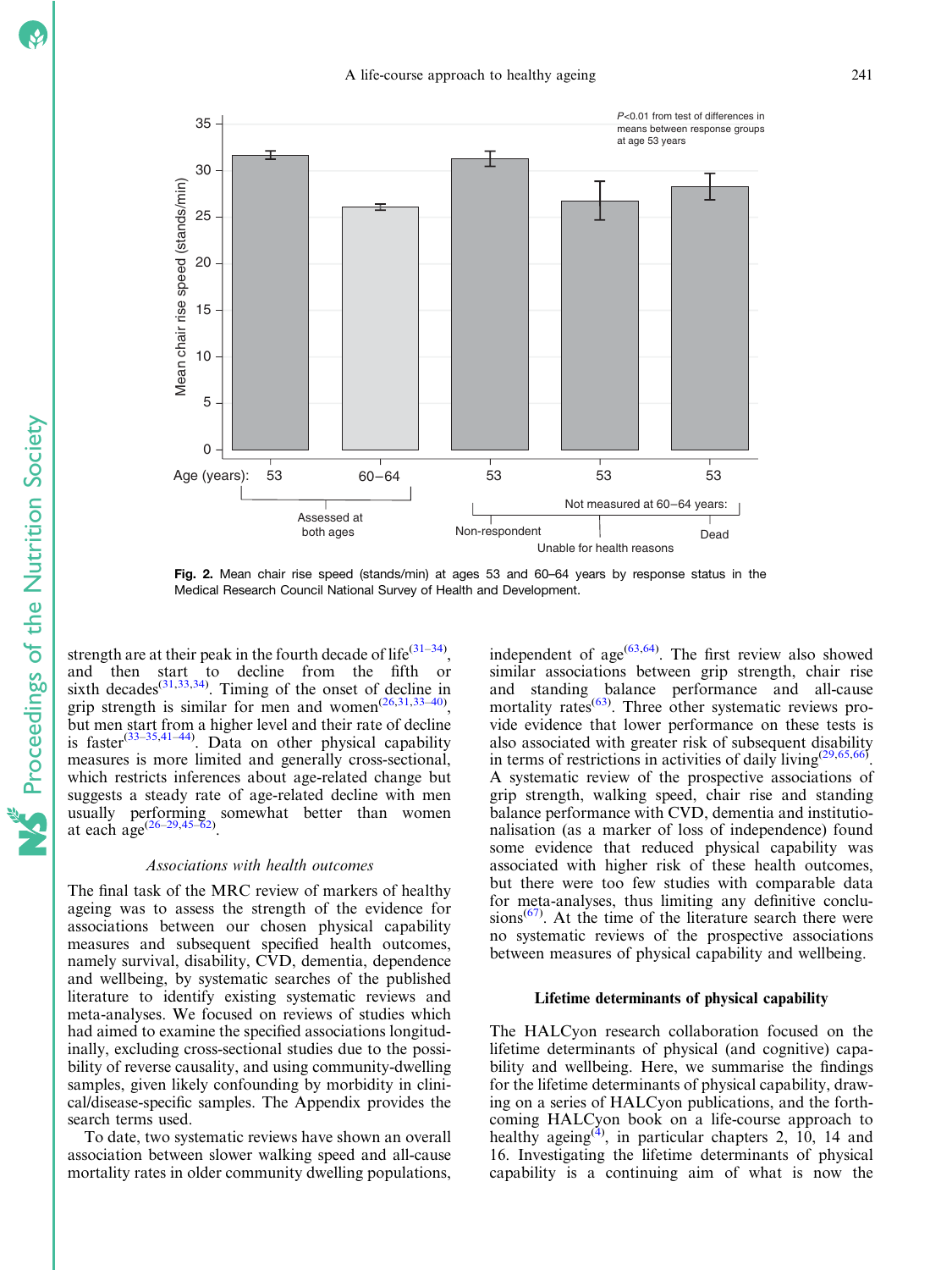HALCyon network, which brings together studies for cross-cohort comparisons, systematic reviews (according to the Preferred Reporting Items for Systematic Reviews and Meta-Analyses guidelines) and meta-analyses where appropriate, alongside in-depth studies from single cohorts. The focus of the original HALCyon research programme was on the relationships between physical capability and the following factors: lifetime socioeconomic position, body size and nutrition, and indicators of the underlying hypothalamic–pituitary–adrenal (axis), telomere length and genetic factors. To do this, measures of physical capability (grip strength, walking speed, chair rising and standing balance) from different  $HALC$ yon studies were harmonised<sup>([26](#page-8-0))</sup>.

One HALCyon systematic review and meta-analysis showed modest associations between lower childhood socioeconomic position and slower walking and chair rise speeds that remained after adjustment for adult risk factors<sup>[\(68\)](#page-9-0)</sup>; the mean difference found in walking speed translates into an 11% difference in mortality rates between those who were most and least deprived in childhood. Two in-depth studies in the National Survey of Health and Development, complemented this analysis. One showed that lifetime area level characteristics, as well as individual level characteristics, influence physical capability<sup>[\(69\)](#page-9-0)</sup>. The second suggested that associations of childhood socioeconomic position with physical capability operate through neurodevelopmental and physical growth pathways<sup> $(70)$  $(70)$  $(70)$ </sup>.

Another HALCyon systematic review and metaanalysis showed robust evidence that birth weight is positively related to subsequent grip strength; in children, young adults and in those at older ages<sup> $(71)$ </sup>, suggesting that factors in utero or early postnatal life may leave long-term biological imprints on later life physical capability, in particular muscle. Studies from single cohorts show that growth in the pre-pubertal and pubertal periods is also important<sup>[\(72](#page-10-0)-[74](#page-10-0))</sup>.

There was cross-sectional evidence from eight of the HALCyon cohorts that greater adiposity was associated with worse physical performance<sup> $(75)$ </sup>; the detrimental impact was greatest in the highest two-fifths of BMI and generally stronger in women than men. Weak grip strength was associated with poorer performance on tests of walking speed, chair rising and standing balance: again, associations were generally stronger in women than men; and particularly poor performance was seen in those in the lowest fifth of grip strength. BMI and grip strength were independently associated with these performance tests and had additive rather than interactive effects.

Across the HALCyon cohorts and other relevant studies, we showed no consistent evidence of associations between physical capability and common polymorphisms of: (1)  $TERT$ , a telomere maintenance gene<sup>[\(76\)](#page-10-0)</sup>; (2)  $ACTN3$ , a genotype related to athletic status<sup>[\(77\)](#page-10-0)</sup>; (3) genetic variants on the growth hormone and insulinlike growth factor-1  $axis^{(78)}$  $axis^{(78)}$  $axis^{(78)}$ . A HALCyon study has also shown that associations between change in telomere length and physical capability were weak and inconsistent<sup> $(79)$ </sup>.

Somewhat more positive were the results of the relationships between markers of the hypothalamic– pituitary–adrenal axis and physical capability. Across four HALCyon cohorts and two other studies, crosssectional data showed a larger diurnal drop in cortisol was associated with faster walking and chair rise speeds<sup>([80](#page-10-0))</sup>; however, there was little evidence of associations with grip strength or standing balance. In a single-cohort study (Caerphilly prospective study), higher cortisol levels measured 20 years earlier, were associated with walking speed, in ways that suggested that the ability to mount a good stress-induced response may be a marker of a more reactive and healthier hypothalamic-pituitary-adrenal axis<sup>[\(81,82](#page-10-0))</sup>.

HALCyon investigators also reviewed the literature on diet and physical capability and found that evidence from cross-cohort studies has been inconsistent and limited $(83)$  $(83)$  $(83)$ , and not supported by trial evidence. There are major challenges of providing harmonised food or nutrient measures for cross-cohort studies. In addition, a recent literature review describing studies of the associations between nutritional factors and muscle strength $(84)$ highlighted that most observational studies to date have been cross-sectional, and existing longitudinal studies tend to have small sample sizes and relatively short follow-up. However, these studies do provide some evidence to suggest that diet quality and the intake of specific food groups and macronutrients are related to some measures of physical capability in later life<sup>[\(85](#page-10-0)–[88\)](#page-10-0)</sup>, although findings are not consistent. Furthermore, there is some evidence that these associations may operate across life; for example, evidence from the Boyd Orr study suggests that greater childhood milk intake was associated with better physical performance in old age, and there was some evidence that childhood intake of calcium, fat and protein were also important<sup>[\(89\)](#page-10-0)</sup>.

There is more robust evidence from observational studies and randomised controlled trials of the importance of physical activity<sup>[\(90\)](#page-10-0)</sup>.

#### Suggestions for future research

While the extent of publications referenced attest to the considerable amounts of research undertaken on each of the physical capability measures, the variability between studies in the specific protocols employed often makes it difficult to compare and combine findings from different studies. For example, estimating the expected rate of decline in physical capability by age using data drawn from several sources is problematic. Very few studies have formally compared the different measures of physical capability in relation to a set of outcomes; so it is currently difficult to establish what the added value of assessing each additional measure is, and to recommend any order of priority. In a number of studies, a set of different objective tests of physical capability are often administered together $(91)$  $(91)$  $(91)$ , such as the short physical performance battery<sup>[\(92\)](#page-10-0)</sup>, and a total performance score is derived. Further work on the added value of each measure should establish whether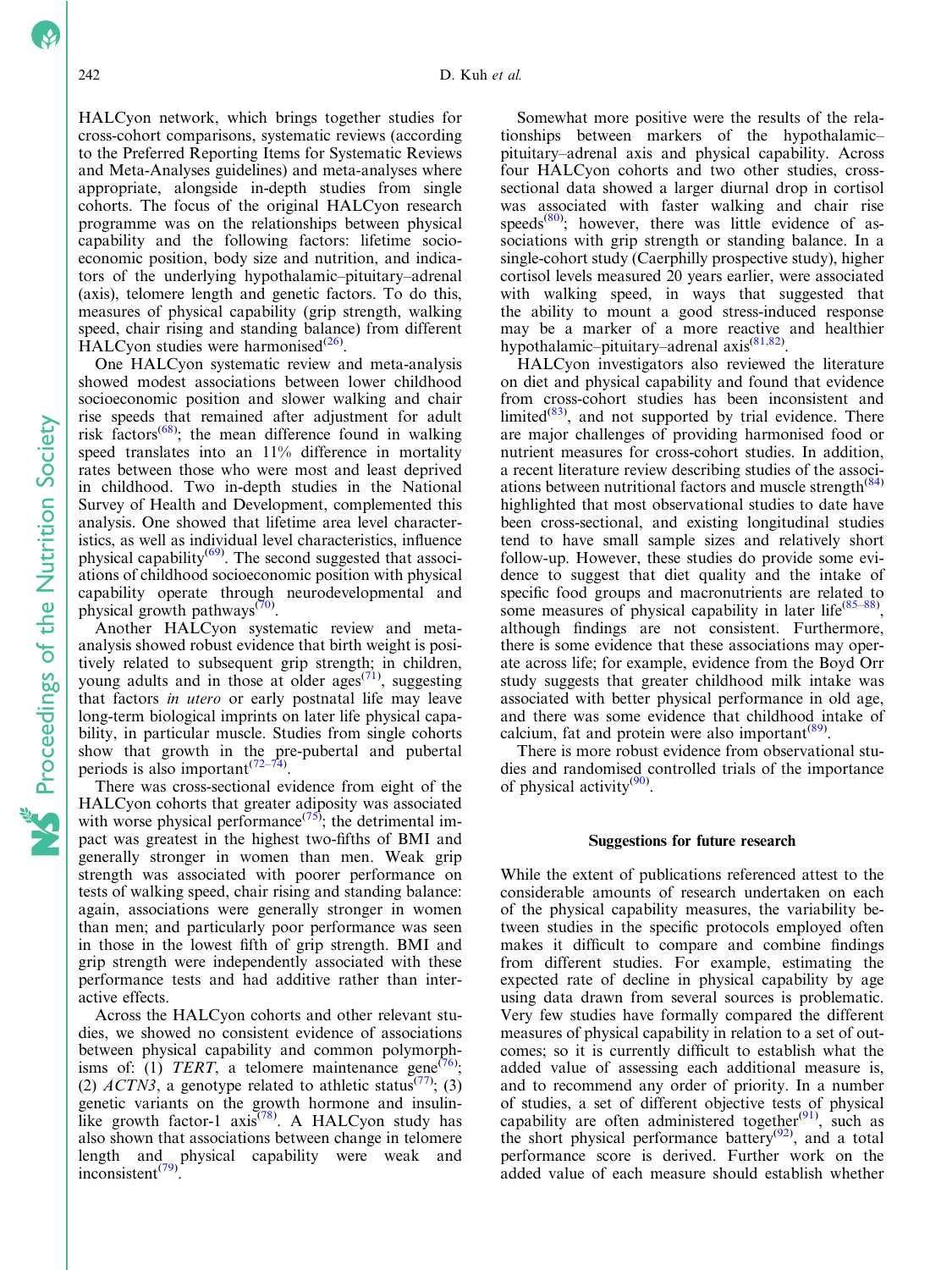<span id="page-6-0"></span>

Fig. 3. Patterns of association between common clinical disorders and chair rise performance at 60–64 years in the Medical Research Council National Survey of Health and Development. ECG, electrocardiogram; FEV1, forced expiratory volume in 1 second; FVC, forced vital capacity.

the strategy of deriving an overall score of physical capability is of more prognostic value than considering each measure separately. The most appropriate approach is likely to depend on the specific research question being addressed.

We identified a number of studies that had examined age-related changes in population levels of objective measures of physical capability. However, there is a need for larger studies with longitudinal data in which these age-related patterns can be investigated further and variations in within-individual changes over time can also be characterised. This is likely to be especially important given that declines in mean levels of physical capability at the population level disguises the fact that not all people in a population are necessarily declining. Those people who are maintaining their physical capability despite their increasing age are likely to be an important group when studying healthy ageing.

Although several systematic reviews have examined associations of objective measures of physical capability with subsequent health outcomes, some measures have been studied more often than others. For example, grip strength and walking speed have been studied much more often than performance in the pegboard test, which has not been included in any of the reviews identified.

No reviews were identified that had examined the associations of physical capability with wellbeing, another component of healthy ageing. In light of this, we collected a common measure of wellbeing across five HALCyon cohorts, the Warwick Edinburgh Mental Wellbeing Scale. In a recent meta-analysis of the associations between physical capability and subsequent wellbeing in these cohorts<sup> $(93)$  $(93)$  $(93)$ </sup>, we found that higher levels of physical capability were modestly associated with higher levels of subsequent mental wellbeing. Adjustment for age, gender, socioeconomic position, living alone, health status and neuroticism partially attenuated these associations. We have also found reasonable evidence that wellbeing may be protective for physical and cognitive capability, as well as being affected by functional decline<sup>[\(94\)](#page-10-0)</sup>. However, this is still an area where further research is needed, as discussed elsewhere $^{(94)}$  $^{(94)}$  $^{(94)}$ .

Within HALCyon we investigated the associations of factors across life with physical capability using a number of well-established longitudinal studies in the UK, which have collected data at different life stages. As there is little or no ethnic diversity within the majority of HALCyon study populations, we were unable to explore the role of ethnicity, despite recognising its potential importance. From a national and international policy perspective it is going to be important in the future to explore differences by ethnicity and perform crossnational comparisons to identify which life-course associations are universal and which are contextual. This is especially important given emerging evidence from the UK, building on a larger body of work undertaken in the USA, that ethnic differences in physical capability and their determinants are clearly present in older populations<sup>([95](#page-10-0))</sup>.

Another area for future research is to investigate the dynamic relationships between different measures of physical capability, between physical and cognitive capability, and between physical capability and the onset of clinical disorders or chronic diseases. Because of this gap in the literature, researchers from HALCyon and the Integrative Analysis of Longitudinal Studies on Aging network carried out a systematic review and metaanalyses of prospective associations between physical and cognitive capability<sup>([96](#page-10-0))</sup>. Although many crosssectional studies suggest that physical and cognitive capability are strongly correlated, we found far fewer longitudinal studies; indeed we identified only seven that had investigated 'change' in fluid cognition with 'change'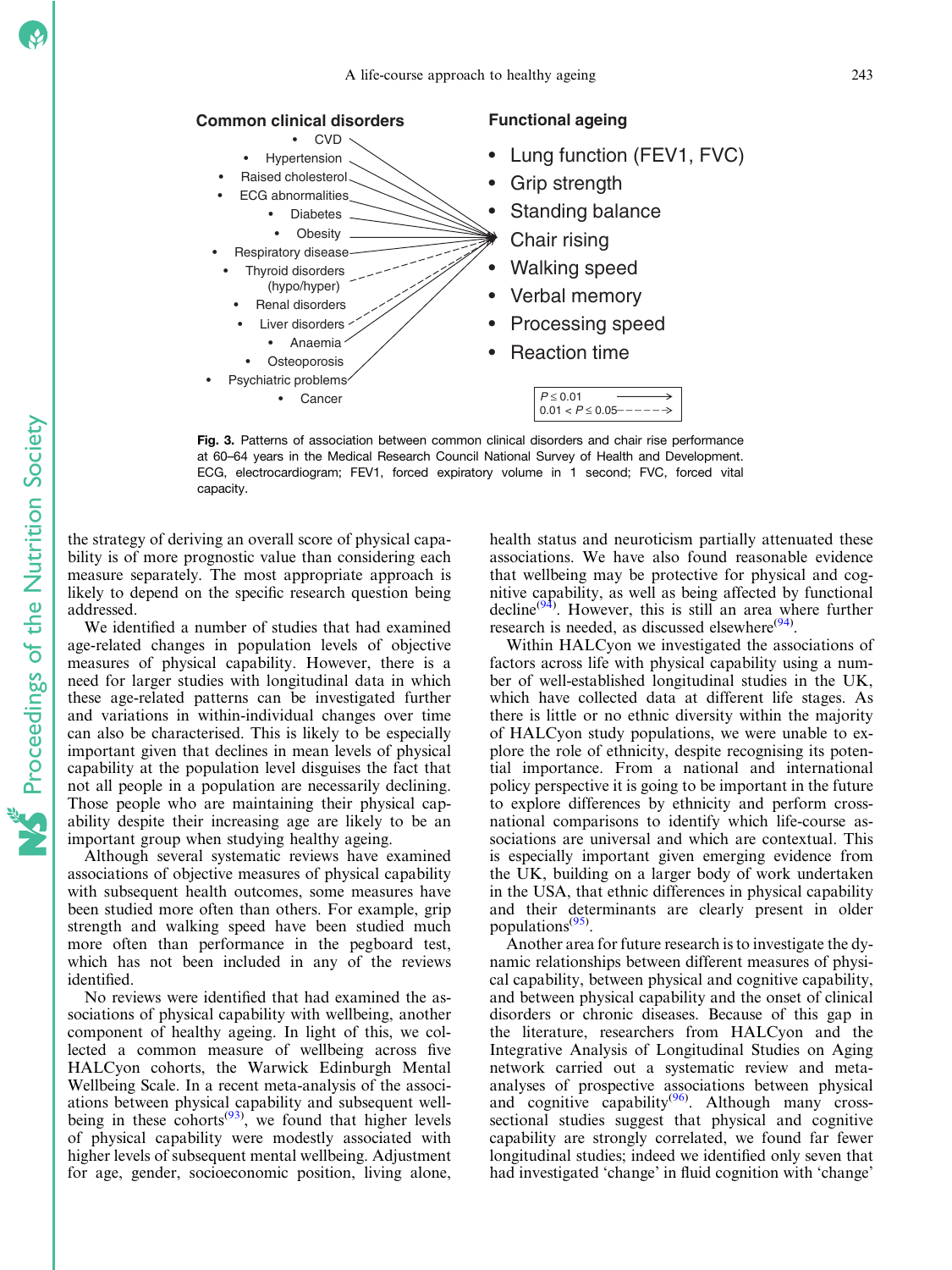

Fig. 4. Differences in mean functional ageing score by number of clinical disorders in the Medical Research Council National Survey of Health and Development at age 60–64 years (sex adjusted).

in physical capability or lung function. Overall, findings were not sufficiently strong or consistent to support a common cause mechanism. Operationalisation and measurement challenges limited comparability, again identifying the need for common protocols and approaches.

**Fig. 4.** Differences in mean functional age Medical Research Council National Survey (sex adjusted).<br>
In physical capability or lung function. Overall, findings were not sufficiently strong or consistent to support a com In the National Survey of Health and Development, we plan to capture the unfolding relationships between physical and cognitive capability, and between capability and all the other components of healthy ageing, and the lifetime risk factors, mediators, and modifiers of these relationships. We recently showed that, on average, study participants had at least two out of fifteen common clinical disorders assessed at age 60–64 years, and less than one in six were disorder free $(97)$ . Using crosssectional data at 60–64 years, associations between each measure of physical capability and many of these fifteen disorders are observed; [Fig. 3](#page-6-0) illustrates this for chair rise performance. We have also recently published findings on the consistent associations in the National Survey of Health and Development between childhood socioeconomic circumstances and four measures of physical capability (walking speed, grip strength, chair rise and standing balance performance), two measures of lung function (forced expiratory volume 1 and forced vital capacity), three measures of cognitive capability (verbal memory, processing speed and reaction time) and an overall standardised measure of functional ageing at  $60-64$  years<sup> $(98)$  $(98)$  $(98)$ </sup>. Fig. 4 shows a striking gradient between number of clinical disorders and this standardised composite measure of functional ageing.

In summary, what is required is longitudinal research that can compare findings on the different components of healthy ageing across studies and over time, and which can identify the key modifiable lifetime determinants to be targeted. The evidence to date on physical capability (and cognitive capability and wellbeing) is insufficient in these respects<sup>[\(99\)](#page-10-0)</sup>, but so far largely

supports the broad set of modifiable risk factors already identified for chronic diseases. Given the growing evidence that the majority of older people are ageing with chronic conditions, research on maximising physiological resilience, capacity to cope and maintaining social participation should become priorities. More robust evidence, using standardised measures within a clear conceptual framework, will benefit policy and practice to promote healthy ageing.

## Supplementary material

To view supplementary material for this article, please visit http://dx.doi.org/10.1017/S0029665113003923.

#### Acknowledgements

Literature searches were undertaken following the standard format outlined in the Appendix by: Rachel Cooper, Sathya Karunananthan, and Renata Bryce. The authors are grateful to Susan Magasi of Northwestern University who provided information on the methods employed for the NIH toolbox. Experts who contributed to the development of the motor function domain of the NIH toolbox are: Dallas Anderson (NIH/National Institute on Aging), Richard Bohannon (University of Connecticut), Deborah Bubela (University of Connecticut), Diane Damiano (NIH/NIH Clinical Center), Marjorie Garvey (NIH/National Institute of Mental Health), Jin-Shei Lai (Northwestern University), Susan Magasi (Northwestern University), Heather McCreath (UCLA), David Reuben (UCLA), Rose Marie Rine (Specialty Therapy LLC and Marshall University), W. Zev Rymer (Rehabilitation Institute of Chicago) and Inga Wang (Northwestern University).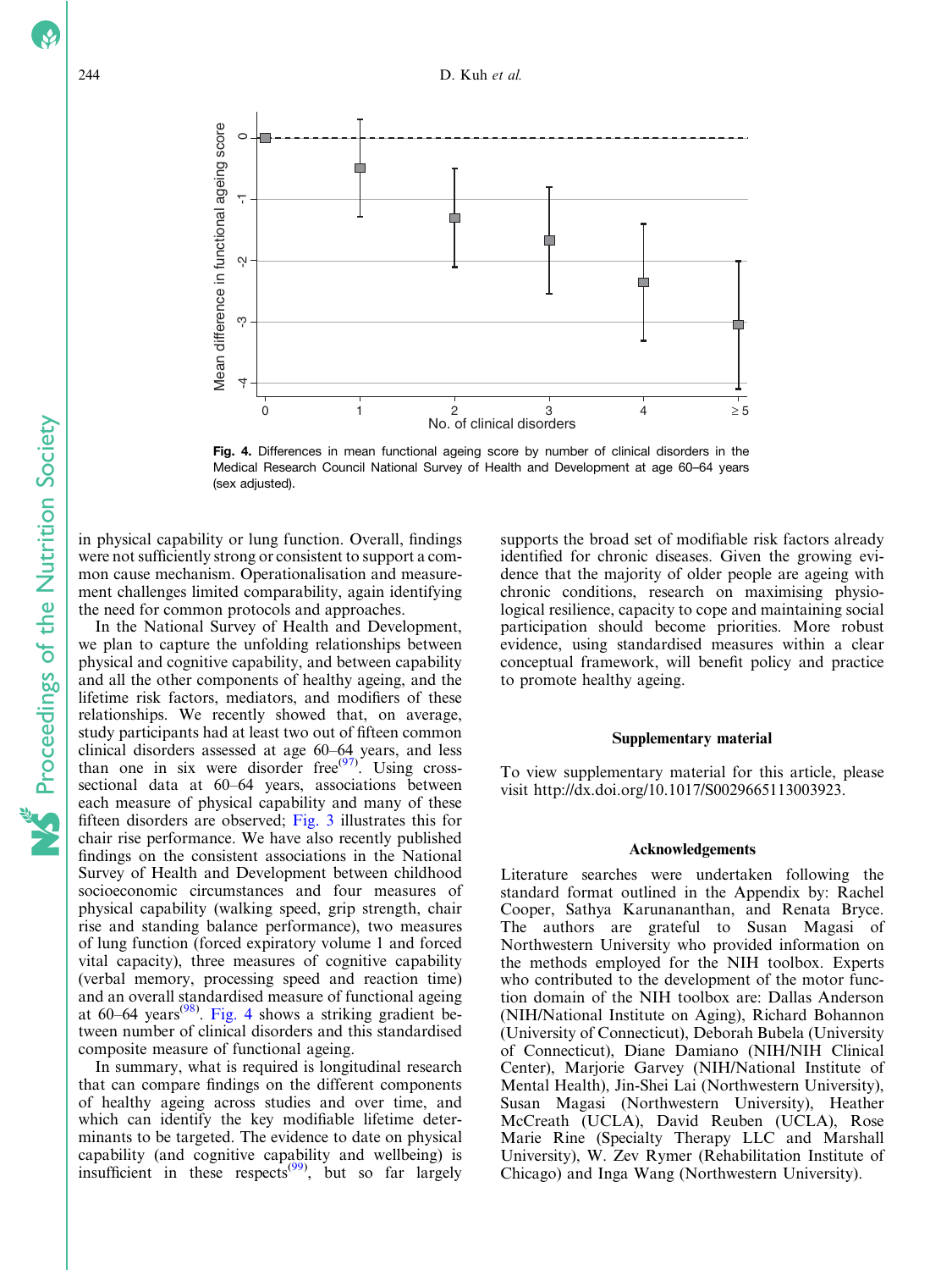## Financial support

<span id="page-8-0"></span>D. K., R. C. and this work were supported by the UK Medical Research Council (MC\_UU\_12019/4, MC\_UU\_12019/1, G09006861). H. B. and S. K. are funded by the Dr Joseph Kaufmann Chair in Geriatric Medicine. S. K. is also supported by a Canadian Institutes of Health Research Doctoral Research Award.

The funders had no role in the design, analysis or writing of this article.

## Conflicts of interest

None.

Proceedings of the Nutrition Society

**NS** Proceedings of the Nutrition Society

## Authorship

D. K. drafted the manuscript, R. C. reviewed the literature on physical capability measures and carried out the analyses, R. C. and S. K. undertook the literature searches, D. K., R. C., S. K. and H. B. all reviewed and revised the manuscript.

## References

- 1. Medical Research Council (2009) MRC Strategic Plan 2009–2014. Research changes lives. http://www.mrc.ac.uk/ Utilities/Documentrecord/index.htm?d=MRC006090)
- 2. Omran AR (1998) The epidemiologic transition revisited thirty years later. World Health Stat  $Q$  53, 99-119.
- 3. Depp CA & Jeste DV (2006) Definitions and predictors of successful aging: a comprehensive review of larger quantitative studies. Am J Geriatr Psychiatry 14, 6–20.
- 4. Kuh D, Cooper R, Hardy R, et al. (editors) (2014) A Life Course Approach to Healthy Ageing. Oxford, UK: Oxford University Press.
- 5. Kuh D, Cooper R, Richards M et al. (2012) A life course approach to healthy ageing: the HALCyon programme. Public Health 126, 193–195.
- 6. Dubos R (1965) Man Adapting. New Haven and London: Yale University Press.
- 7. Huber M, Knottnerus JA, Green L et al. (2011) How should we define health? *BMJ* 343, d4163.
- 8. Kirkwood TB & Austad SN (2000) Why do we age? Nature 408, 233–238.
- 9. Kuh D, Ben-Shlomo Y, Tilling K et al. (2013) Life course epidemiology and analysis. In The Oxford Textbook of Public Health, 6th ed. (In the Press).
- 10. Kuh D & Ben-Shlomo Y (editors) (2004) A Life Course Approach to Chronic Disease Epidemiology. Oxford, UK: Oxford University Press.
- 11. Ben-Shlomo Y, Mishra G & Kuh D (2013) Life course epidemiology. In Handbook of Epidemiology, 2nd ed. pp. 1521–1550 [Ahrens W and Pigeot I, editors]. New York: Springer.
- 12. Christensen K, Doblhammer G, Rau R et al. (2009) Ageing populations: the challenges ahead. Lancet 374, 1196–1208.
- 13. Lafortune G, Balestat G & the disability study expert group members (2007) Trends in severe disability among elderly people: assessing the evidence in 12 OECD

countries and the future implications. OECD Health Working Papers 26 ed. http://www.oecd-ilibrary.org/ social-issues-migration-health/ trends-in-severe-disability-among-elderlypeople\_217072070078

- 14. Matthews FE, Arthur A, Barnes LE et al. (2013) A twodecade comparison of prevalence of dementia in individuals aged 65 years and older from three geographical areas of England: results of the Cognitive Function and Ageing Study I and II. Lancet 382, 1405–1412.
- 15. Christensen K, Thinggaard M, Oksuzyan A et al. (2013) Physical and cognitive functioning of people older than 90 years: a comparison of two Danish cohorts born 10 years apart. Lancet 382, 1507–1513.
- 16. Li L, Hardy R, Kuh D et al. (2008) Child-to-adult body mass index and height trajectories: a comparison of 2 British birth cohorts. Am J Epidemiol 168, 1008-1015.
- 17. Kuh D, Richards M, Cooper R et al. (2014) Life course epidemiology, ageing research and maturing cohort studies: a dynamic combination for understanding healthy ageing. In A Life Course Approach to Healthy Ageing pp. 3–15 [Kuh D, Cooper R, Hardy R, et al., editors]. Oxford, UK: Oxford University Press.
- 18. Kuh D, Ben-Shlomo Y, Lynch J et al. (2003) Life course epidemiology. J Epidemiol Commun Health 57, 778–783.
- 19. Ben-Shlomo Y & Kuh D (2002) A life course approach to chronic disease epidemiology: conceptual models, empirical challenges and interdisciplinary perspectives. Int J Epidemiol 31, 285–293.
- 20. Guralnik JM, Branch LG, Cummings SR et al. (1989) Physical performance measures in aging research. J Gerontol Med Sci 44, M141–M146.
- 21. Guralnik JM & Ferrucci L (2003) Assessing the building blocks of function utilizing measures of functional limitation. Am J Prev Med 25, 112–121.
- 22. Sourial N, Bergman H, Karunananthan S et al. (2013) Implementing frailty into clinical practice: a cautionary tale. J Gerontol A Biol Sci Med Sci 68, 1505-1511.
- 23. Seematter-Bagnoud L & Santos-Eggimann B (2006) Population-based cohorts of the 50s and over: a summary of worldwide previous and ongoing studies for research on health in ageing. Eur J Ageing 3, 41–59.
- 24. Reuben DB, Magasi S, McCreath HE et al. (2013) Motor assessment using the NIH Toolbox. Neurology 80,11 Suppl. 3, S65–S75.
- 25. Roberts HC, Denison HJ, Martin HJ et al. (2011) A review of the measurement of grip strength in clinical and epidemiological studies: towards a standardised approach. Age Ageing 40, 423–429.
- 26. Cooper R, Hardy R, Aihie Sayer A et al. (2011) Age and gender differences in physical capability levels from mid-life onwards: the harmonisation and meta-analysis of data from eight UK cohort studies. PLoS ONE 6, e27899.
- 27. Bohannon RW (2006) Reference values for the timed up and go test: a descriptive meta-analysis. J Geriatr Phys Ther 29, 64–68.
- 28. Bohannon RW (2006) Single limb stance times a descriptive meta-analysis of data from individuals at least 60 years of age. Top Geriatr Rehabil 22, 70–77.
- 29. Michikawa T, Nishiwaki Y, Takebayashi T et al. (2009) One-leg standing test for elderly populations. J Orthop Sci 14, 675–685.
- 30. Ceria-Ulep CD, Grove J, Chen R et al. (2010) Physical aspects of healthy aging: assessments of three measures of balance for studies in middle-aged and older adults. Curr Gerontol Geriatr Res 2010, 849761.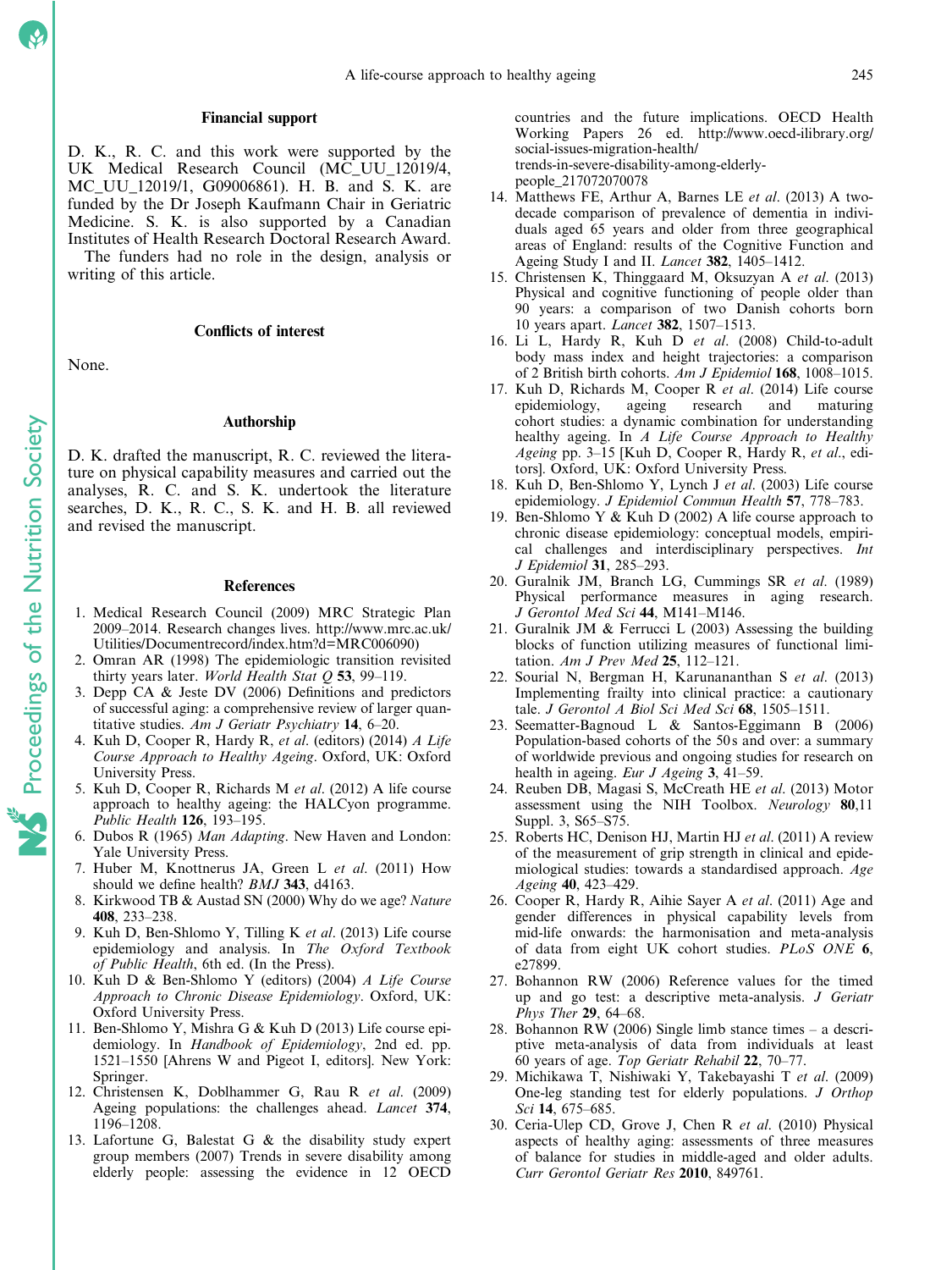- 31. Kallman DA, Plato CC & Tobin JD (1990) The role of muscle loss in the age-related decline of grip strength – cross-sectional and longitudinal perspectives. J Gerontol 45, M82–M88.
- 32. Lindle RS, Metter EJ, Lynch NA et al. (1997) Age and gender comparisons of muscle strength in 654 women and men aged 20–93 yr. *J Appl Physiol* 83, 1581–1587.
- 33. Metter EJ, Conwit R, Tobin J et al. (1997) Age-associated loss of power and strength in the upper extremities in women and men. J Gerontol Biol Sci Med Sci 52, B267–B276.
- 34. Nahhas RW, Choh AC, Lee M et al. (2010) Bayesian longitudinal plateau model of adult grip strength. Am J Hum Biol 22, 648–656.
- 35. Frederiksen H, Hjelmborg J, Mortensen J et al. (2006) Age trajectories of grip strength: cross-sectional and longitudinal data among 8,342 Danes aged 46 to 102. Ann Epidemiol 16, 554–562.
- 36. Rantanen T, Masaki K, Foley D et al. (1998) Grip strength changes over 27 yr in Japanese-American men. J Appl Physiol 85, 2047–2053.
- 37. Rantanen T, Era P & Heikkinen E (1997) Physical activity and the changes in maximal isometric strength in men and women from the age of 75 to 80 years. J Am Geriatr Soc 45, 1439-1445.
- 38. Andersen-Ranberg K, Petersen I, Frederiksen H et al. (2009) Cross-national differences in grip strength among 50+year-old Europeans: results from the SHARE study. Eur J Ageing 6, 227–236.
- 39. Bassey EJ (1998) Longitudinal changes in selected physical capabilities: muscle strength, flexibility and body size. Age Ageing 27, 12–16.
- 40. Forrest KYZ, Zmuda JM & Cauley JA (2007) Patterns and correlates of muscle strength loss in older women. Gerontology 53, 140–147.
- 41. Oksuzyan A, Maier H, McGue M et al. (2010) Sex differences in the level and rate of change of physical function and grip strength in the Danish 1905-Cohort study. J Aging Health 22, 589–610.
- 42. Oksuzyan A, Crimmins E, Saito Y et al. (2010) Cross-national comparison of sex differences in health and mortality in Denmark, Japan and the US. Eur J Epidemiol 25, 471–480.
- 43. Goodpaster BH, Park SW, Harris TB et al. (2006) The loss of skeletal muscle strength, mass, and quality in older adults: the Health, Aging and Body Composition study. J Gerontol Biol Sci Med Sci 61, 1059–1064.
- 44. Vianna LC, Oliveira RB & Araujo CG (2007) Age-related decline in handgrip strength differs according to gender. J Strength Cond Res 21, 1310–1314.
- 45. Bohannon RW (1997) Comfortable and maximum walking speed of adults aged 20–79 years: reference values and determinants. Age Ageing 26, 15-19.
- 46. Bohannon RW (2006) Reference values for the five-repetition sit-to-stand test: a descriptive meta-analysis of data from elders. Percept Mot Skills 103, 215–222.
- 47. Steffen TM, Hacker TA & Mollinger L (2002) Age- and gender-related test performance in community-dwelling elderly people: Six-Minute Walk Test, Berg Balance Scale, Timed Up & Go Test, and gait speeds. Phys Ther 82, 128–137.
- 48. Tsubaki A, Kubo M, Kobayashi R et al. (2010) Agerelated changes in physical function in community-dwelling people aged 50–79 years. *J Phys Ther Sci* 22, 23–27.
- 49. Butler AA, Menant JC, Tiedemann AC et al. (2009) Age and gender differences in seven tests of functional mobility. J Neuroeng Rehabil 6, 31.
- 50. Proctor DN, Fauth EB, Hoffman L et al. (2006) Longitudinal changes in physical functional performance among the oldest old: insight from a study of Swedish twins. Aging Clin Exp Res 18, 517–530.
- 51. Himann JE, Cunningham DA, Rechnitzer PA et al. (1988) Age-related-changes in speed of walking. Med Sci Sports Exerc 20, 161–166.
- 52. Springer BA, Marin R, Cyhan T et al. (2007) Normative values for the unipedal stance test with eyes open and closed. J Geriatr Phys Ther 30, 8-15.
- 53. Balogun JA, Akindele KA, Nihinlola JO et al. (1994) Age-related changes in balance performance. Disabil Rehabil 16, 58–62.
- 54. Kimura M, Mizuta C, Yamada Y et al. (2012) Constructing an index of physical fitness age for Japanese elderly based on 7-year longitudinal data: sex differences in estimated physical fitness age. Age (Dordr) 34, 203–214.
- 55. Stevens KN, Lang IA, Guralnik JM et al. (2008) Epidemiology of balance and dizziness in a national population: findings from the English Longitudinal Study of Ageing. Age Ageing 37, 300–305.
- 56. Onder G, Penninx BW, Lapuerta P et al. (2002) Change in physical performance over time in older women: the Women's Health and Aging Study. J Gerontol A Biol Sci Med Sci 57, M289–M293.
- 57. Bohannon RW, Andrews AW & Thomas MW (1996) Walking speed: reference values and correlates for older adults. J Orthop Sports Phys Ther 24, 86–90.
- 58. Wagert PV, Gustafson Y & Lundin-Olsson L (2009) Large variations in walking, standing up from a chair, and balance in women and men over 85 years: an observational study. Aust J Physiother 55, 39-45.
- 59. Pondal M & del Ser T (2008) Normative data and determinants for the timed "up and go" test in a population-based sample of elderly individuals without gait disturbance. J Geriatr Phys Ther 31, 57–63.
- 60. Bohannon RW, Bubela DJ, Magasi SR et al. (2010) Sit-to-stand test: performance and determinants across the age-span. Isokinet Exerc Sci 18, 235–240.
- 61. Ruff RM & Parker SB (1993) Gender- and age-specific changes in motor speed and eye-hand coordination in adults: normative values for the Finger Tapping and Grooved Pegboard Tests. Percept Mot Skills 76, 1219–1230.
- 62. Wang YC, Magasi SR, Bohannon RW et al. (2011) Assessing dexterity function: a comparison of two alternatives for the NIH Toolbox. J Hand Ther 24, 313-320.
- 63. Cooper R, Kuh D, Hardy R et al. (2010) Objectively measured physical capability levels and mortality: systematic review and meta-analysis. BMJ 341, c4467.
- 64. Studenski S, Perera S, Patel K et al. (2011) Gait speed and survival in older adults. *JAMA* 305, 50-58.
- 65. Vermeulen J, Neyens JC, van Rossum E et al. (2011) Predicting ADL disability in community-dwelling elderly people using physical frailty indicators: a systematic review. BMC Geriatr 11, 33.
- 66. den Ouden ME, Schuurmans MJ, Arts IE et al. (2011) Physical performance characteristics related to disability in older persons: a systematic review. Maturitas 69, 208–219.
- 67. Cooper R, Kuh D, Cooper C et al. (2011) Objective measures of physical capability and subsequent health: a systematic review. Age Ageing 40, 14–23.
- 68. Birnie K, Cooper R, Martin RM et al. (2011) Childhood socioeconomic position and objectively measured physical capability levels in adulthood: a systematic review and meta-analysis. PLoS ONE 6, e15564.
- 69. Murray ET, Ben-Shlomo Y, Tilling K et al. (2013) Area deprivation across the life course and physical capability

<span id="page-9-0"></span>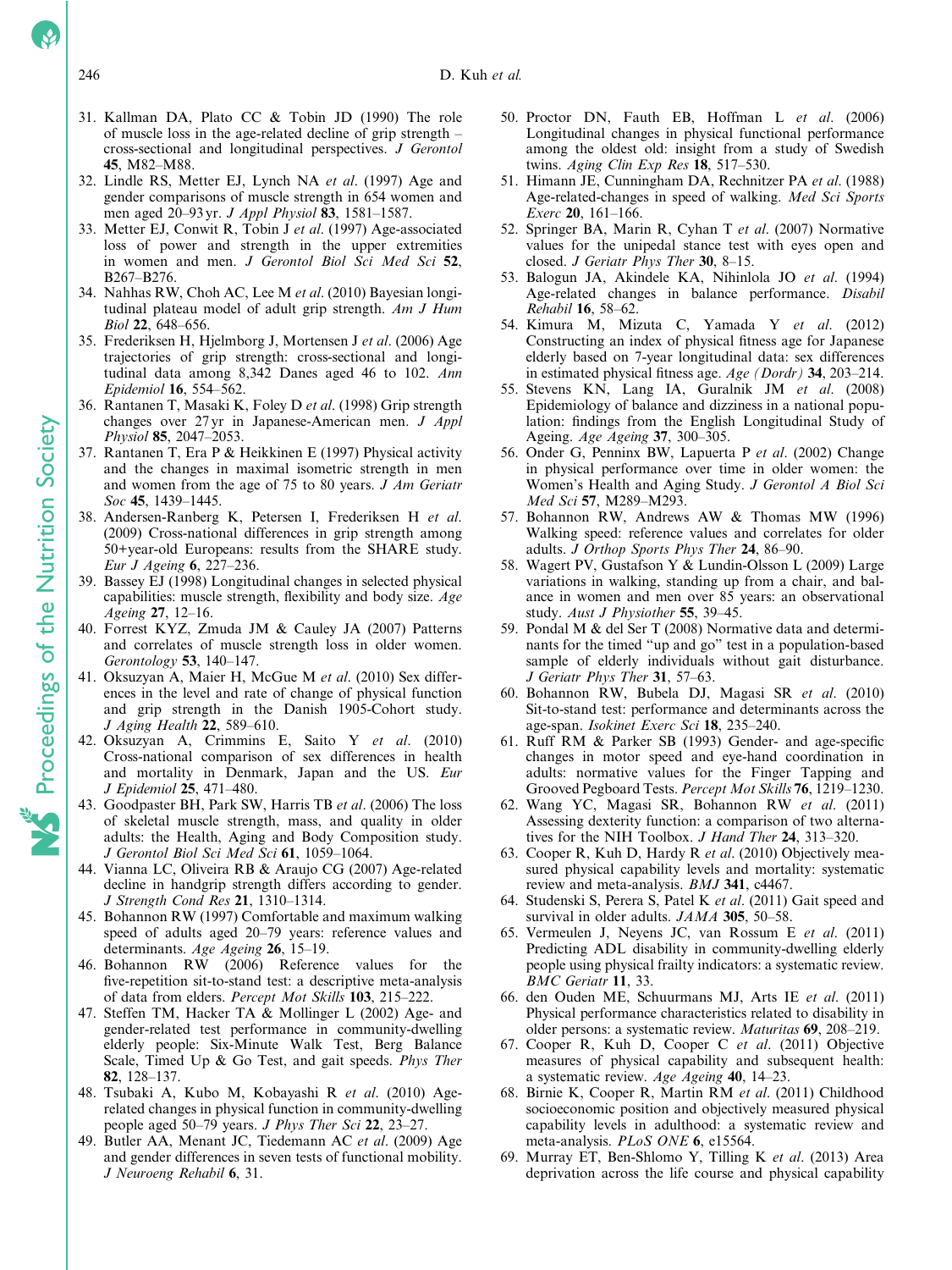<span id="page-10-0"></span>in midlife: findings from the 1946 british birth cohort. Am J Epidemiol 178, 441–450.

- 70. Strand BH, Cooper R, Hardy R et al. (2011) Lifelong socioeconomic position and physical performance in midlife: results from the British 1946 birth cohort. Eur J Epidemiol 26, 475–483.
- 71. Dodds R, Denison HJ, Ntani G et al. (2012) Birth weight and muscle strength: a systematic review and meta-analysis. J Nutr Health Aging 16, 609–615.
- 72. Kuh D, Hardy R, Butterworth S et al. (2006) Developmental origins of midlife physical performance: evidence from a British birth cohort. Am J Epidemiol 164, 110–121.
- 73. Kuh D, Hardy R, Butterworth S et al. (2006) Developmental origins of midlife grip strength: findings from a British cohort study. J Gerontol Med Sci 61A, 702–706.
- 74. Aihie Sayer A, Syddall HE, Gilbody HJ et al. (2004) Does sarcopenia originate in early life? Findings from the Hertfordshire cohort study. J Gerontol Med Sci 59A, 930–934.
- 75. Hardy R, Cooper R, Aihie Sayer A et al. (2013) Body mass index, muscle strength and physical performance in older adults from eight cohort studies: the HALCyon programme. PLoS ONE 8, e56483.
- 76. Alfred T, Ben-Shlomo Y, Cooper R et al. (2011) Absence of association of a single-nucleotide polymorphism in the TERT-CLPTM1L locus with age-related phenotypes in a large multicohort study: the HALCyon programme. Aging Cell 10, 520–532.
- 77. Alfred T, Ben-Shlomo Y, Cooper R et al. (2011) ACTN3 genotype, athletic status, and life course physical capability: meta-analysis of the published literature and findings from nine studies. Hum Mutat 32, 1008-1018.
- 78. Alfred T, Ben-Shlomo Y, Cooper R et al. (2012) A multicohort study of polymorphisms in the GH/IGF axis and physical capability: the HALCyon programme. PLoS ONE 7, e29883.
- 79. Gardner MP, Martin-Ruiz C, Cooper R et al. (2013) Telomere length and physical performance at older ages: an individual participant meta-analysis. PLoS ONE 8, e69526.
- 80. Gardner MP, Lightman S, Aihie Sayer A et al. (2013) Dysregulation of the hypothalamic pituitary adrenal (HPA) axis and physical performance at older ages: an individual participant meta-analysis. Psychoneuroendocrinology 38, 40–49.
- 81. Gardner MP, Lightman SL, Gallacher J et al. (2011) Diurnal cortisol patterns are associated with physical performance in the Caerphilly Prospective Study. Int J Epidemiol 40, 1693–1702.
- 82. Ben-Shlomo Y, Gardner MP & Lightman S (2014) A life course approach to neuroendocrine systems: the example of the HPA axis. In A Life Course Approach to Healthy Ageing pp. 133–145 [Kuh D, Cooper R, Hardy R, et al., editors]. Oxford, UK: Oxford University Press.
- 83. Mishra G, Richards M, Mihrshahi S et al. (2014) Chapter 16: lifetime lifestyles I: diet, the life course and ageing. In A Life Course Approach to Healthy Ageing [Kuh D, Cooper R, Hardy R, et al., editors]. Oxford, UK: Oxford University Press.
- 84. Robinson S, Cooper C & Aihie Sayer A (2012) Nutrition and sarcopenia: a review of the evidence and implications for preventive strategies. J Aging Res 2012, 510801.
- 85. Robinson SM, Jameson KA, Batelaan SF et al. (2008) Diet and its relationship with grip strength in communitydwelling older men and women: the Hertfordshire cohort study. J Am Geriatr Soc 56, 84–90.
- 86. Martin H, Aihie Sayer A, Jameson K et al. (2011) Does diet influence physical performance in community-dwelling older people? Findings from the Hertfordshire Cohort Study. Age Ageing 40, 181–186.
- 87. Xu B, Houston DK, Locher JL et al. (2012) Higher Healthy Eating Index-2005 scores are associated with better physical performance. J Gerontol A Biol Sci Med Sci 67, 93–99.
- 88. Mulla UZ, Cooper R, Mishra GD et al. (2013) Adult macronutrient intake and physical capability in the MRC National Survey of Health and Development. Age Ageing 42, 81–87.
- 89. Birnie K, Ben-Shlomo Y, Gunnell D et al. (2012) Childhood milk consumption is associated with better physical performance in old age. Age Ageing 41, 776–784.
- 90. Physical activity guidelines advisory committee (2008) Physical activity guidelines advisory committee report. Washington, DC: US Department of Health and Human Services.
- 91. Freiberger E, de Vreede P, Schoene D et al. (2012) Performance-based physical function in older communitydwelling persons: a systematic review of instruments. Age Ageing 41, 712–721.
- 92. Guralnik JM, Simonsick EM, Ferrucci L et al. (1994) A short physical performance battery assessing lower extremity function: association with self-reported disability and prediction of mortality and nursing home admission. J Gerontol 49, M85–M94.
- 93. Cooper R, Stafford M, Hardy R et al. Physical capability and subsequent positive mental wellbeing in older people: findings from five HALCyon cohorts. Age (Dordr) [Epublication ahead of print].
- 94. Gale CR, Deary IJ & Stafford M (2014) A life course approach to psychological and social wellbeing. In A life Course Approach to Healthy Ageing pp. 46-61 [Kuh D, Cooper R, Hardy R, et al., editors]. Oxford, UK: Oxford University Press.
- 95. Williams ED, Tillin T, Whincup P et al. (2012) Ethnic differences in disability prevalence and their determinants studied over a 20-year period: a cohort study. PLoS ONE 7, e45602.
- 96. Clouston SAP, Brewster P, Kuh D et al. (2013) The dynamic relationship between physical function and cognition in longitudinal aging cohorts. Epidemiol Rev 35, 33–50.
- 97. Pierce MB, Silverwood RJ, Nitsch D et al. (2012) Clinical disorders in a post war British cohort reaching retirement: evidence from the first National Birth Cohort Study. PLoS ONE 7, e44857.
- 98. Hurst L, Stafford M, Cooper R et al. (2013) Lifetime socioeconomic inequalities in physical and cognitive aging. Am J Public Health 103, 1641–1648.
- 99. Kuh D, Cooper R, Hardy R et al. (2014) What have we learnt for future research and knowledge exchange? In A Life Course Approach to Healthy Ageing pp. 261–272 [Kuh D, Cooper R, Hardy R, et al., editors]. Oxford, UK: Oxford University Press.

## Appendix: Search terms

A. Search terms used for each physical capability measure:

Walking speed and timed get up and go

(gait speed OR walking speed OR walk speed OR 'get up and go' OR TUG OR 'timed get up and go')